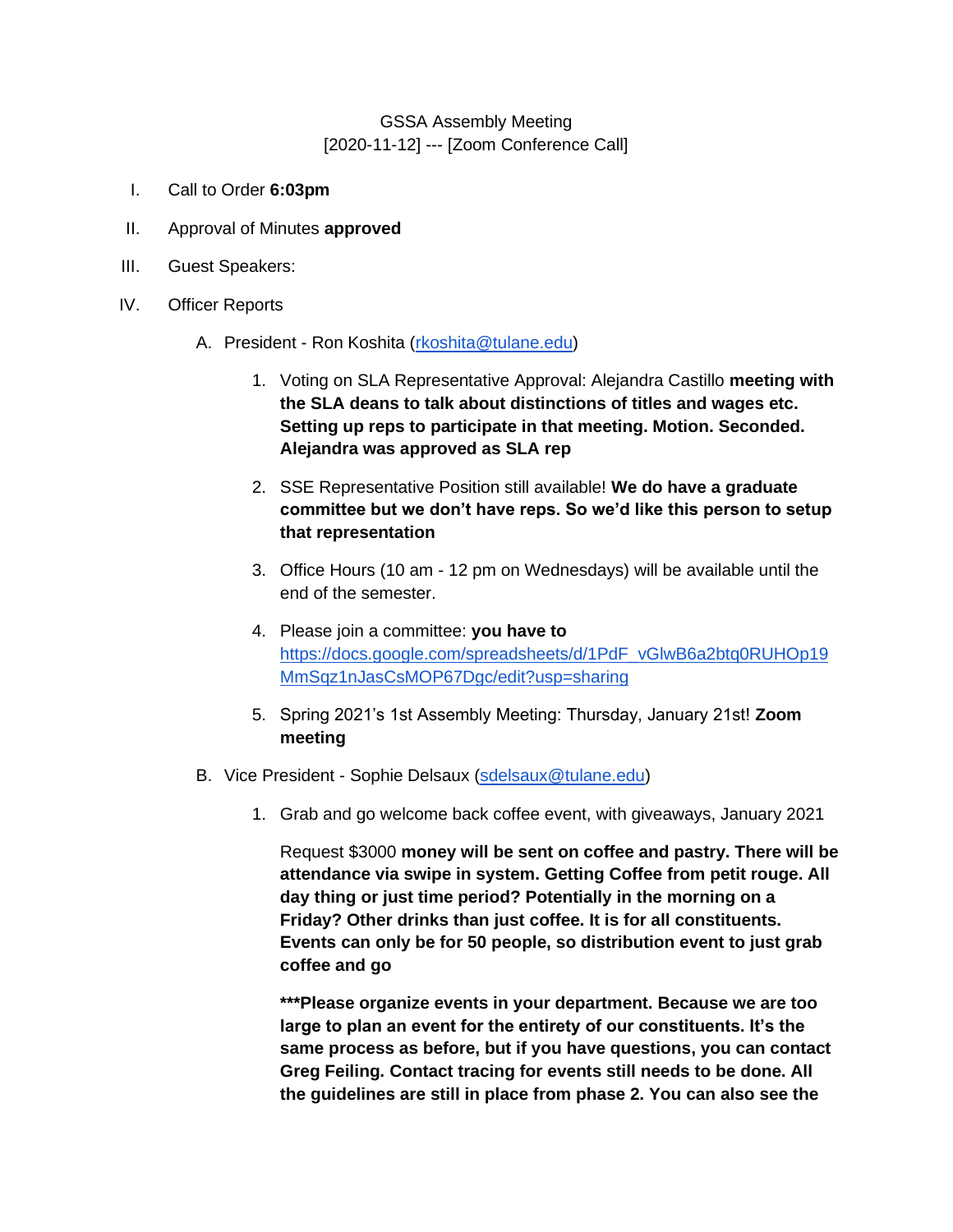**GAPSA document with the guidelines. Money that is not spent goes to the reserve which is protected by levels of administration, which we must actively choose to do that process. So we want to spend as much money as possible.** 

## **Motion for \$3000 for event. Seconded. Approved.**

- C. Treasurer Paolo Suating [\(psuating@tulane.edu\)](mailto:psuating@tulane.edu)
	- 1. Reminder Deadline for Spring travel requests: 15 December **firm now**
	- 2. Changes to travel reimbursement process **due to covid restrictions. Change for now: no paper copies sent to OGPS. One large PDF of all travel documents. Addresses that are on for reimbursements should be your home address. Department addresses are not allowed. A permanent address that still works even if the school is closed. Screenshots or confirmation emails are good enough. Signature requirements are changed. The packet is sent to the reps and the reps read through and then send it to Jennifer saying it looks good and it will act as a signature. Registration can be reimbursable, membership is reimbursable if the expense will be cheaper or it is contingent on presenting. See email with further details about reimbursements.**
	- 3. Funding Requests

| <b>Department</b>                                    | <b>Description</b> | <b>Cost</b> |
|------------------------------------------------------|--------------------|-------------|
| <b>OGPS</b><br><b>Motion. Seconded.</b><br>approved. | Prizes for 3MT     | \$500       |

- D. Secretary Amanda Reusch (areusch @tulane.edu)
	- 1. OGPS Canvas Site tour **there is a catch all quiz that is sent to Jennifer O'Brien-Brown. If you have an issue and don't know what to do or who to talk to, this is a good start. She is very knowledgeable and can at least point you in the right direction.**
	- 2. Replacement for my position **It's time for me to step down. It's been fun kids. Please let me know if you want to be secretary. It's a fun job. I get to tell people what I think and take notes when you guys talk. So let me know if you want to do it. I'll train you and such.**
- E. International Student Rep Clément Dubuisson [\(cdubuisson@tulane.edu\)](mailto:cdubuisson@tulane.edu)